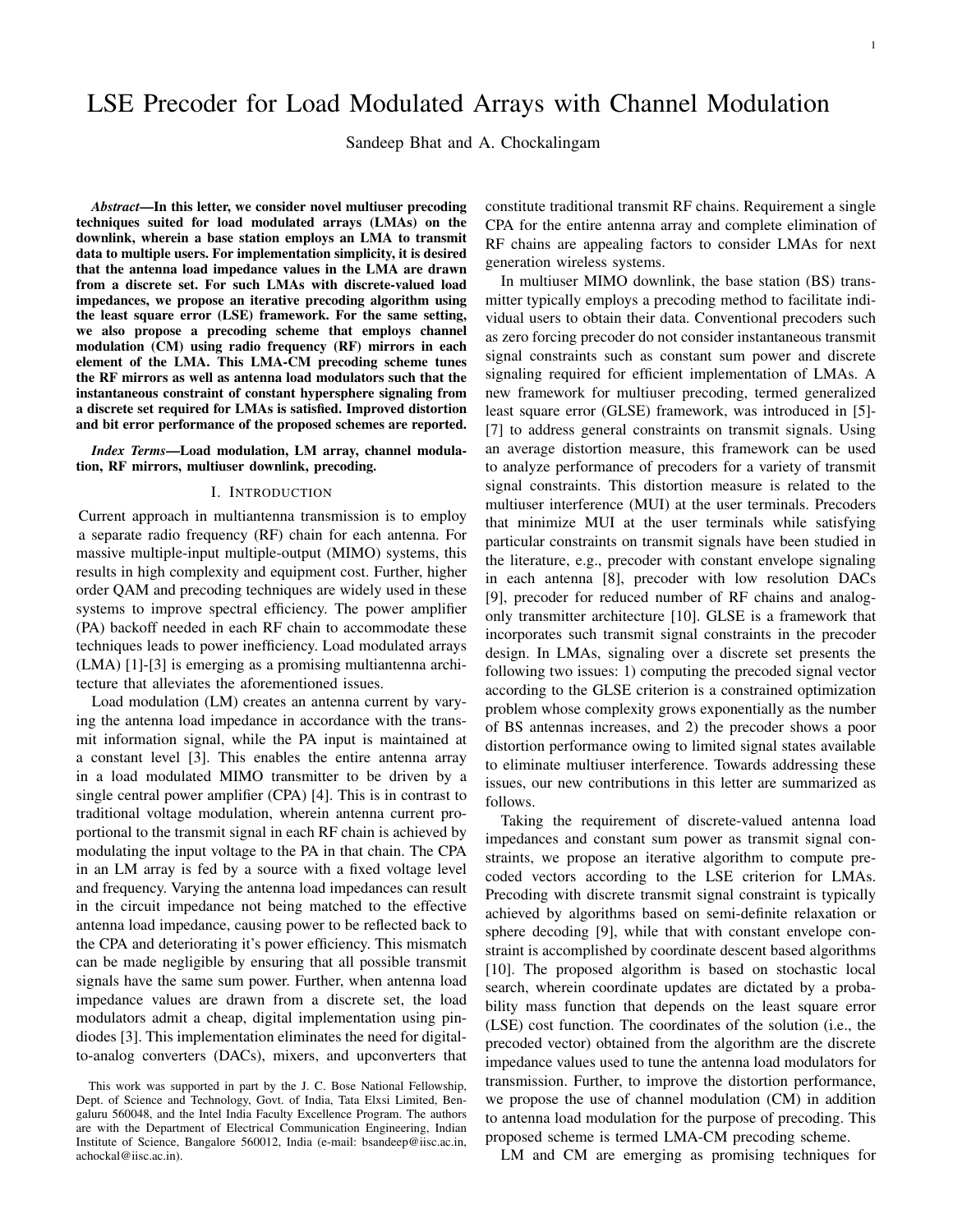next generation wireless systems that would use smart radio environments with reconfigurable meta surfaces [11]. Radio frequency (RF) mirrors have been employed in single and multiple antenna CM systems as a means to increase spectral efficiency and achieve good bit error performance [12],[13]. RF mirrors are parasitic elements placed external to the antenna, whose radiation characteristics, and consequently the channel fades, can be changed by ON/OFF signals applied to them. In [14], CM has been proposed to be used in LMAs for the purpose of increasing data rate in point-topoint and multiuser uplink scenarios. In this letter, however, we propose CM to be used in LMAs for the purpose of efficient multiuser precoding on the downlink. The proposed LMA-CM precoding scheme, in addition to tuning antenna load modulators, chooses the ON/OFF status of the RF mirrors in each antenna element such that interference at the user terminals is minimized while meeting the LMA transmit signal constraints. This hybrid precoding scheme, which has not been reported before, is shown to achieve significantly improved distortion and bit error performance in multiuser downlink LMA systems.

## II. ITERATIVE LSE PRECODER ALGORITHM FOR LMA

## *A. Load modulated arrays*

An LMA consists of multiple transmit antennas fed by a single CPA and a constant amplitude RF carrier source. Each antenna has a tunable complex-valued load impedance associated with it. Let  $Z_l$  denote the tunable load impedance of the *l*th antenna in the array. Let  $Z = [Z_1 \ Z_2 \ \cdots \ Z_N]^T$ denote a  $N \times 1$  load impedance vector. A collection of such load impedance vectors forms the vector signal set. In a given channel use, an impedance vector from this set is chosen to tune the load modulators. A consequence of the load impedances varying in each transmission is that the effective load impedance is not matched to the circuit impedance. This causes power to be reflected back to the CPA which degrades the CPA efficiency. For large  $N$ , the variation in the average impedance reduces due to the law of large numbers. The impedance of the matching network is set corresponding to this average impedance. This ensures that there is little power reflection into the CPA. For small  $N$ , variation in the average impedance can be significant. This can be prevented by choosing the N-dimensional load impedance vectors to be on the surface of an  $N$ -dimensional hypersphere. Denote  $\mathbb{S}_{\mathrm{H}}(N, P) = \{ \mathbf{s} \in \mathbb{C}^N \mid ||\mathbf{s}||^2 = P \}$  as the set of points on the  $\text{S}_{\text{H}}(N, P) = \{ \mathbf{s} \in \mathbb{C}^{\times} \mid ||\mathbf{s}||^2 = P \}$  as the set of points on the surface of a complex-valued hypersphere of radius  $\sqrt{P}$ . The set of all load impedance vectors used for signaling in LMA, which constitutes an  $n_M$ -ary LM alphabet, is given by

$$
\mathbb{S}_{\text{Im}} = \{ \mathbf{s}_1, \mathbf{s}_2, \cdots, \mathbf{s}_{n_M} \} \subset \mathbb{S}_{\text{H}}(N, P), \tag{1}
$$

where  $n_M = |\mathbb{S}_{lm}|$ .

# *B. GLSE criterion for precoding*

Traditional precoding techniques such as zero forcing (ZF), regularized zero forcing (RZF) do not assume any restriction on the instantaneous transmit signal. With the exception of an average power constraint, it is assumed that the antennas can transmit any signal. GLSE framework was introduced to deal with precoders having general constraints on the transmit

Algorithm 1: Iterative algorithm for LSE precoding

**Input: H**, **u**,  $\gamma$  ,  $\beta$ ,  $\mathbf{x}^{(0)}$ , *max-iter* 1  $t = 0$ ;  $\mathbf{x} = \mathbf{x}^{(0)}$ ;  $2 D = f(\mathbf{x}^{(0)}); f(\mathbf{x}) = ||\mathbf{H}\mathbf{x} - \sqrt{\gamma}\mathbf{u}||^2$ 3 while  $t < max$ -iter do  $4 \mid \text{for } n = 1 \text{ to } N \text{ do}$  $\mathfrak{s}$  | Form the set  $\mathcal{S}_n^{(t+1)}$  according to (6) 6 Generate pmf  $Pr(s) \propto f(s)^{-\beta}$  on  $S_n^{(t+1)}$  $7 \mid$  Sample  $\mathbf{x}^{(t+1)}$  from this pmf <sup>8</sup> end 9  $D' = f(\mathbf{x}^{(t+1)})$ 10 if  $(D^{\prime} \leq D)$  then 11 **x** =  $\mathbf{x}^{(t+1)}$  $12 \mid D = D'$  $13$  end 14  $t = t + 1;$ <sup>15</sup> end <sup>16</sup> Output **x**

signal. For a generic transmit alphabet, GLSE precoders minimize the interference at user terminals while ensuring that the constraints on the transmit signal are satisfied. Specifically, consider a BS consisting of  $N$  antennas serving  $K$  user terminals on the downlink. Each user is equipped with a single receive antenna. Let  $\mathbf{H} \in \mathbb{C}^{K \times N}$  denote the channel matrix, whose  $(k, j)$ th element  $h_{kj}$  denotes the channel gain from the *j*th BS antenna to the *k*th user terminal. Let  $u_k$  denote the data symbol intended for the  $k$ th user. The overall user symbol vector  $\mathbf{u} = [u_1 \ u_2 \ \cdots \ u_K]^T \in \mathbb{C}^{K \times 1}$  is precoded to get the transmit signal vector  $\mathbf{x} \in \mathbb{C}^{N \times 1}$ . The GLSE precoder is defined as follows: √

$$
\mathbf{x} = \underset{\mathbf{x} \in \mathcal{V}}{\text{argmin}} \|\mathbf{H}\mathbf{v} - \sqrt{\gamma}\mathbf{u}\|^2 + \lambda \|\mathbf{v}\|^2, \tag{2}
$$

where  $\gamma$  is a positive constant denoting power gain of users' signals at the receive side,  $\lambda$  is a tuning parameter controlling the total transmit power, and  $X$  is the precoding support. The GLSE precoder<sup>1</sup> specializes to a variety of precoders depending on the nature of the precoding support. For example,

• when  $\mathbb{X} = \mathbb{C}^N$ , the conventional RZF precoder is obtained with √

$$
\mathbf{x} = \sqrt{\gamma} \mathbf{H}^{H} (\mathbf{H} \mathbf{H}^{H} + \lambda \mathbf{I})^{-1} \mathbf{u}.
$$
 (3)

- when  $X = S_{lm}$  in (1), precoder for LMAs using signaling on the hypersphere is obtained.
- when  $\mathbb{X} = \mathbb{A}^N$ , where  $\mathbb{A} = \{ \sqrt{r} e^{j \frac{2\pi}{M} m}, m = 0, \cdots, M 1 \}$ is the discrete set of points each having power  $r$ , precoder for LMA with a single CPA and no RF chain is obtained. Here,  $A$  represents the set of  $M$  tunable impedance values of the load modulators in each antenna.

For the last two cases, note that  $\lambda = 0$  as the sum power of the transmitted signal is constant in every transmission.

The performance of GLSE precoders is measured by the *distortion* at the user terminals. For user data vector **u**, channel

<sup>&</sup>lt;sup>1</sup>Since the GLSE precoding framework takes into account the constant envelope transmit signal constraint to design the precoding algorithm, the PAPR of the transmitter is unity which enables the transmitter to operate at full power amplifier (PA) efficiency. In practice, other transmit signal processing functions like analog pulse shaping can cause the PAPR to be more than unity, degrading PA efficiency. An investigation of this aspect can be an interesting topic for further study.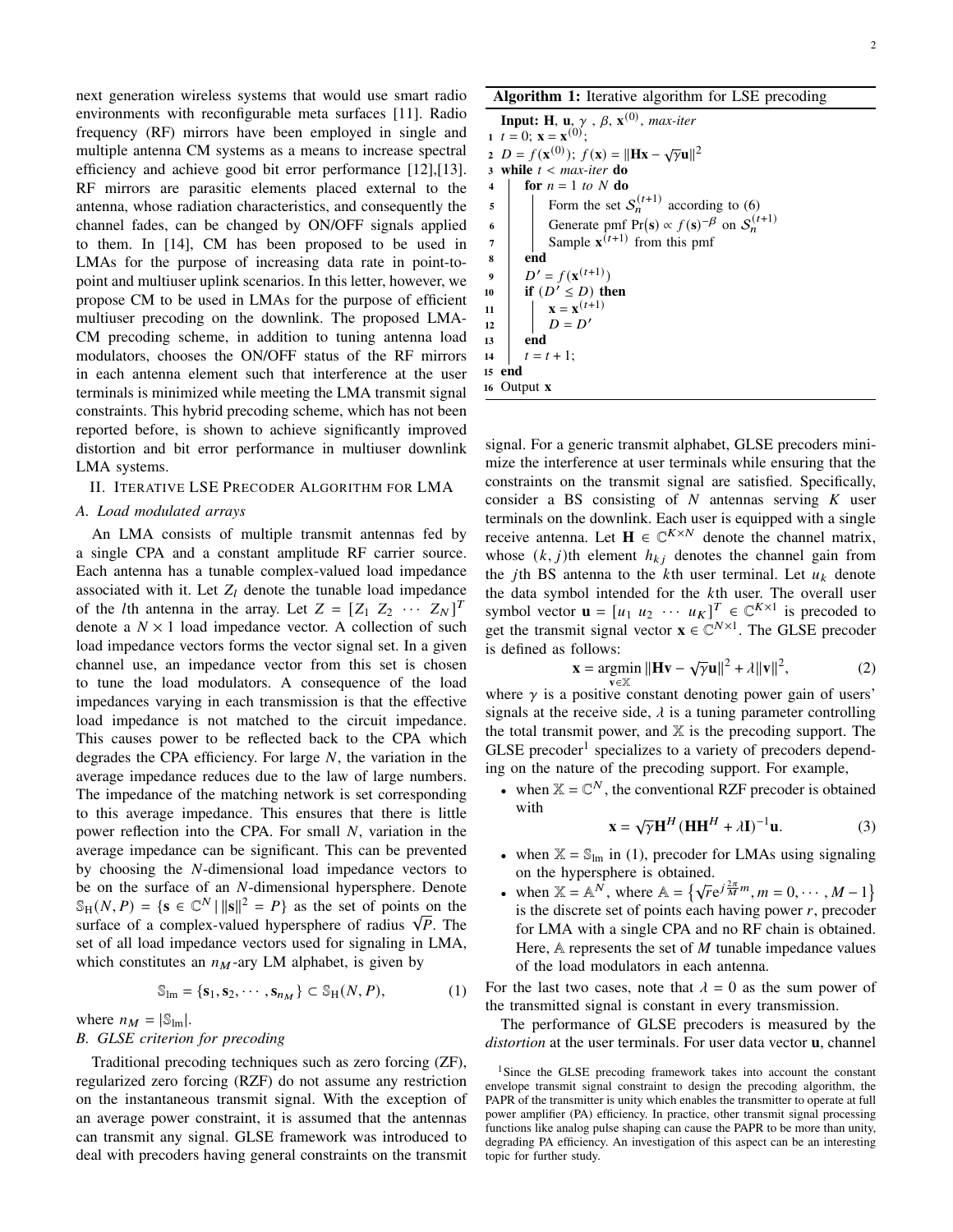

Fig. 1. Proposed LMA-CM precoding on the multiuser downlink.

**H**, and the precoded vector **x** found in (2), the per-user distortion measure is given by

$$
D = \frac{1}{K} \mathbb{E} ||\mathbf{Hx} - \sqrt{\gamma} \mathbf{u}||^2.
$$
 (4)

The per-user distortion measure is useful as it can be used to find a lower bound on the average ergodic rate of the users on the downlink channel [6], i.e.,

$$
R = \frac{1}{K} \sum_{k=1}^{K} R_k \ge \log \left( \frac{\gamma \sigma_u^2}{\sigma_n^2 + D} \right),\tag{5}
$$

where  $R$  is the average ergodic rate per user,  $R_k$  is the ergodic achievable rate of user k,  $\sigma_u^2$  is the variance of the users' data, and  $\sigma_n^2$  is the noise variance at the user terminals. For small systems (small N) with  $X = A^N$ , the precoded vector **x** can be computed by brute force according to (2). However, the complexity of computing the precoded vector by brute force increases exponentially with  $N$ . This complexity becomes prohibitive for large arrays. We therefore propose an iterative algorithm to compute the precoded vector.

## *C. Proposed iterative algorithm for precoding*

In the proposed algorithm, we start with an initial value of  $\mathbf{x}^{(0)} \in \mathbb{A}^N$ , wherein the coordinates  $x_1$  through  $x_N$  are each randomly initialized to elements in A. Each iteration updates the coordinates of **x** in a sequential manner as follows. Towards updating the *n*th coordinate in the  $(t + 1)$ th iteration, we form the set

$$
S_n^{(t+1)} = \left\{ \mathbf{s} \, | \, \mathbf{s} = \left[ x_1^{(t+1)} \cdots \ x_{n-1}^{(t+1)} \, v \ x_{n+1}^{(t)} \cdots \ x_N^{(t)} \right]^T, \forall v \in \mathbb{A} \right\}.
$$
\n
$$
(6)
$$

On this set, define a probability mass function (pmf)  $Pr(s) \propto$ Here  $\frac{1}{\text{H}}$  is  $\frac{1}{\sqrt{7}}$  where  $\beta$  is a positive constant. To update the which coordinate of **x**, we sample a vector from the set  $S_n^{(t+1)}$ according to the pmf  $\{Pr(s), s \in S_n^{(t+1)}\}$ , which results in the vector with the largest probability mass being sampled more often than the other vectors. This has the effect that a reasonably large value of  $\beta$  favors the minimizer of the LSE cost function  $\|\textbf{Hs} - \sqrt{\gamma} \textbf{u}\|^2$ , while also exploring other solutions in the search space. This ensures that the solution does not get stuck in a local solution corresponding to the minimizer  $\hat{\mathbf{s}} \in S_n^{(t+1)}$  of  $\|\mathbf{H}\mathbf{s} - \sqrt{\gamma} \mathbf{u}\|^2$ . The  $(t+1)$ th iteration of the algorithm is complete when all the coordinates of  $\mathbf{x}^{(t+1)}$ are updated. Finally, the updated solution is accepted for the next iteration only when the distortion measure of the updated

solution is less than the solution found in the previous iteration. Algorithm 1 provides a listing of the proposed algorithm. The computational complexity of the proposed algorithm is  $O(N^2KM)$  per iteration. From simulations, we observe that the algorithm needs  $O(N)$  iterations for convergence. Hence the total computational complexity of the algorithm is  $O(N^3KM)$ .

## III. LSE PRECODER FOR LMA WITH CM

## *A. Channel modulation using RF mirrors*

A channel modulation transmitter with a single antenna consists of  $m_{rf}$  RF mirrors placed near the antenna. Each of these RF mirrors acts as a near-field scatterer whose radiation characteristics can be digitally controlled by an ON/OFF switch. Two complex channel fades are consequently created corresponding to the state of the switch. This process of varying the channel fades by the application of an external signal is termed channel modulation. Each ON/OFF pattern of the  $m_{rf}$  RF mirrors is known as a mirror activation pattern (MAP). There are  $N_m = 2^{m_{rf}}$  MAPs possible, each corresponding to a complex channel fade coefficient. When the antenna transmits a tone, the set of all possible channel fades with a single receive antenna is given by  $\mathbb{H} = \{h_1, \dots, h_{N_m}\}.$ In each transmission, the ON/OFF state of the RF mirrors can be tuned such that the fade coefficient is  $h_j$ . This is equivalent to choosing the vector  $e_j$ ,  $j = 1, \dots, N_m$  for transmission, where  $e_j$  is an  $N_m \times 1$  vector whose *j*th coordinate is 1 and all other coordinates are zeros. This ensures that the received signal corresponding to the  $j$ th MAP is

$$
y = [h_1 \cdots h_j \cdots h_{N_m}] \mathbf{e}_j + w,\tag{7}
$$

where  $w$  is the additive noise at the receiver.

#### *B. Proposed LMA-CM precoding scheme*

The BS transmitter consists of  $N$  antennas with  $m_{rf}$  RF mirrors placed near each antenna as shown in Fig. 1. The support of the LMA-CM precoding scheme is as follows.

*LMA-CM precoding support:* The set of all possible signal vectors that can be transmitted by the LMA-CM precoder in Fig. 1 is given by  $\mathbb{S}_{\text{Ima-cm}} = \mathbb{X}^N$ , where

$$
\mathbb{X} = \{\mathbf{s}_{j,l} = s_l \mathbf{e}_j, j = 1, \cdots, N_m, l = 1, \cdots, M\},
$$
  
i.e.,  $\mathbf{s}_{j,l} = [0 \cdots 0 \underbrace{s_l \quad 0 \cdots 0}]^T$ ,  $s_l \in \mathbb{A}$ . (8)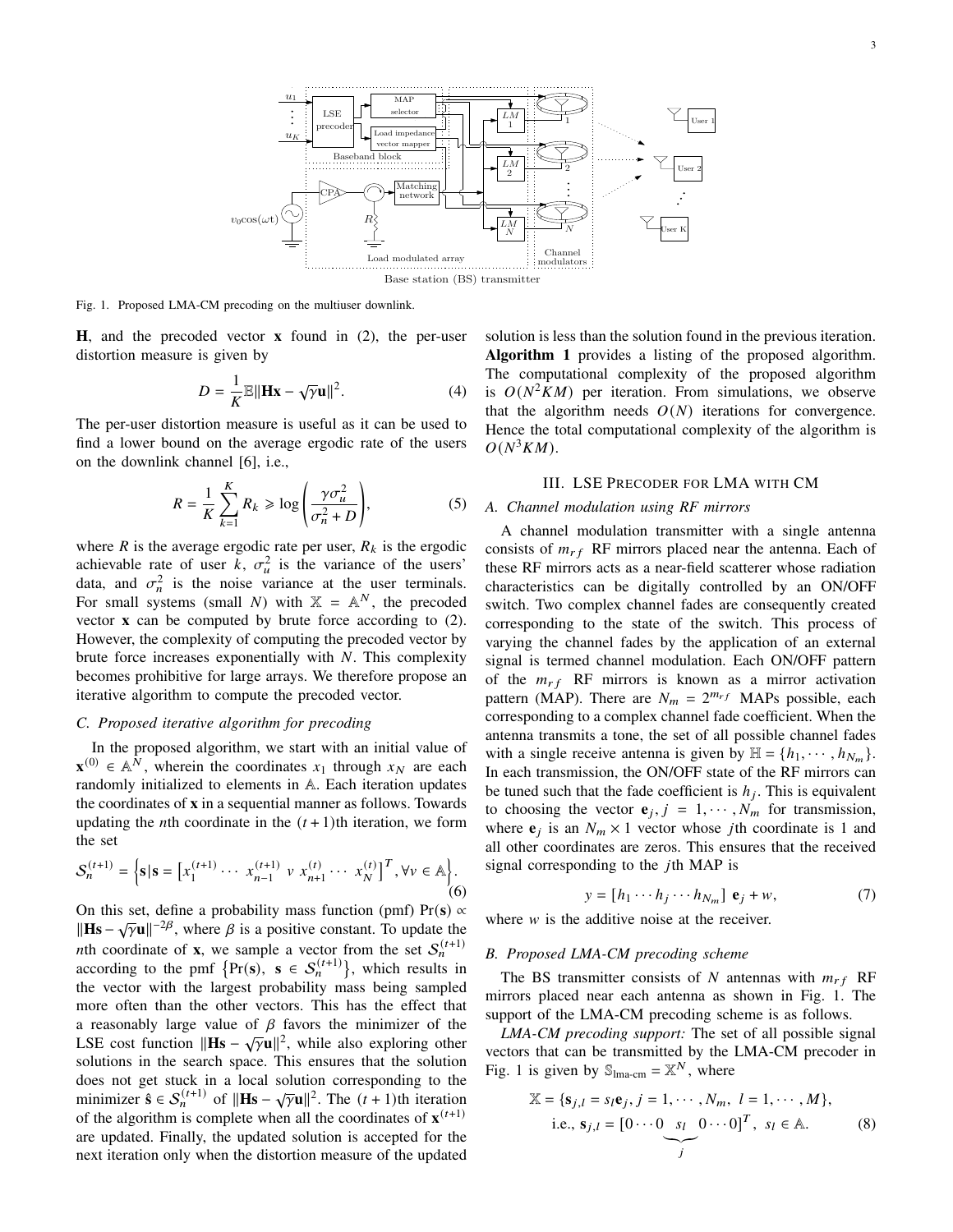

Fig. 2. Distortion versus antenna-to-user ratio for the proposed LMA-CM precoding scheme with  $N = 64$ ,  $m_{rf} = 1, 2, M = 2$ , and proposed iterative algorithm. Performance of precoding with conventional LMA with  $M = 2$  is also shown.

*Example:* Let  $m_{rf} = 2$  and  $A = \{-1, +1\}$  represent the two impedances each antenna load modulator can be tuned to. For this system, we have

$$
\mathbb{X} = \left\{ \begin{bmatrix} +1 \\ 0 \\ 0 \\ 0 \\ 0 \end{bmatrix}, \begin{bmatrix} -1 \\ 0 \\ 0 \\ 0 \\ 0 \end{bmatrix}, \begin{bmatrix} 0 \\ +1 \\ 0 \\ 0 \\ 0 \end{bmatrix}, \begin{bmatrix} 0 \\ -1 \\ 0 \\ 0 \\ 0 \end{bmatrix}, \begin{bmatrix} 0 \\ 0 \\ +1 \\ 0 \\ 0 \end{bmatrix}, \begin{bmatrix} 0 \\ 0 \\ -1 \\ 0 \\ 0 \end{bmatrix}, \begin{bmatrix} 0 \\ 0 \\ 0 \\ -1 \end{bmatrix}, \begin{bmatrix} 0 \\ 0 \\ 0 \\ -1 \end{bmatrix} \right\}. (9)
$$

Let  $h^{(n)} = [h_1^{(n)}]$  $h_1^{(n)} \cdots h_j^{(n)} \cdots h_{N_m}^{(n)}$  $\binom{n}{N_m}$  denote the row of  $N_m$ channel coefficients corresponding to the *n*th BS antenna,  $n = 1, \dots, N$ . Then the  $1 \times NN_m$  channel matrix at the kth user is  $\mathbf{h}_k = [\mathbf{h}_k^{(1)} \cdots \mathbf{h}_k^{(n)} \cdots \mathbf{h}_k^{(N)}], k = 1, \cdots, K.$ The overall multiuser channel  $\mathbf{H} \in \mathbb{C}^{K \times N N_m}$  is then given by  $\mathbf{H} = [\mathbf{h}_1^T]$  $T_1 \cdots \mathbf{h}_k^T \cdots \mathbf{h}_k^T$ <sup>T</sup>. The  $K \times 1$  user data vector  $\mathbf{u} = [u_1 \cdots u_k \cdots u_K]^T$  is precoded into the transmit vector  $\mathbf{x} \in \mathbb{X}^N$  based on the channel knowledge **H**. The received vector at the user terminals is then given by

$$
y = Hx + w,\t(10)
$$

.

where **w** =  $[w_1 \ w_2 \ \cdots \ w_K]^T$  is the noise vector with **w** ~  $CN(0, \sigma_n^2I).$ 

The precoded vector **x** is obtained from (2) with  $\mathbb{X} = \mathbb{S}_{\text{Ima-cm}}$ . Based on the precoded vector  $\mathbf{x} \in \mathbb{S}_{\text{Ima-cm}}$  obtained above, one of the  $N_m = 2^{m_{rf}}$  MAPs corresponding to each antenna is selected by a MAP selector, and the load impedance in each antenna is tuned from the discrete set A. Both of these are performed directly from baseband without the requirement of RF chains. The precoded vector is computed using the proposed iterative algorithm in the previous section, wherein the set  $S_n^{(t+1)}$  is now formed as

$$
\mathcal{S}_n^{(t+1)} = \left\{ \mathbf{s} \, | \, \mathbf{s} = \left[ \mathbf{x}_1^{(t+1)T} \cdots \mathbf{x}_{n-1}^{(t+1)T} \mathbf{v}^T \mathbf{x}_{n+1}^{(t)T} \cdots \mathbf{x}_N^{(t)T} \right]^T, \forall \mathbf{v} \in \mathbb{X} \right\}
$$
\n(11)

#### IV. RESULTS AND DISCUSSIONS

In Fig. 2, we show the distortion performance of the proposed LMA-CM precoding scheme against the antenna-touser ratio  $\alpha = N/K$  with  $N = 64$  and varying K. The following three systems are considered: (*i*) LMA-CM with  $m_{rf} = 2$ , (*ii*) LMA-CM with  $m_{rf} = 1$ , and (*iii*) conventional LMA with



Fig. 3. Convergence behavior of the proposed iterative algorithm in LMA-CM precoding.  $N = 64$ ,  $K = 10$ ,  $m_{rf} = 1$ , and  $M = 2$ .



Fig. 4. Lower bound on the average ergodic rate of the proposed LMA-CM precoder with  $M = 2$ ,  $m_{rf} = 1, 2$ , and the proposed iterative algorithm.

Furthermore and the model with the system of the system of the antenna load model with  $V = 0$ <br>
Further the antenna load model with the system of the system of the system of the antenna load model with  $V = 0$ . The system o are tuned from  $M = 2$  impedance values. User data vector  $\mathbf{u} \sim \mathcal{CN}(0, \sigma_u^2 \mathbf{I})$  with  $\sigma_u^2 = 1$  and entries of channel matrix **H** are distributed as  $CN(0, \frac{1}{N})$ . The proposed algorithm is used to compute the precoded vector in all the cases. The parameters for this algorithm are  $\gamma = 1$ ,  $\beta = \frac{N}{\alpha}$ , and maximum number of iterations  $max - iter = 4NN_m$ . The distortion measure of the system is obtained using Monte Carlo simulation with 5000 trials. In each trial, channel matrix **H** and user data vector **u** are generated according to the distributions above. The precoded vector **x** is obtained using the proposed algorithm and the distortion is obtained using (4). It is observed that LMA-CM precoding scheme gives an improvement of about 7 dB in distortion performance with  $m_{rf} = 1$  and up to 10 dB with  $m_{rf} = 2$  compared to precoding with conventional LMA (without CM). This is because the channel modulators in each antenna provide additional states for interference cancellation while maintaining the same impedance values for the load modulators. The convergence behavior of the proposed iterative algorithm for two choices of  $\beta$  is shown in Fig. 3. We see that a higher value of  $\beta$  causes the algorithm to converge to a poor solution owing to significant probability masses on signal vectors other than the minimizer of the distortion measure. Also shown is the behavior of the algorithm in which the signal coordinate which minimizes the distortion is chosen in each iteration (labeled 'greedy'). It is seen that this method gets stuck in a local solution having a poor performance. For the same setting, we show the lower bound on the average (per user) ergodic rate in bits per channel use according to